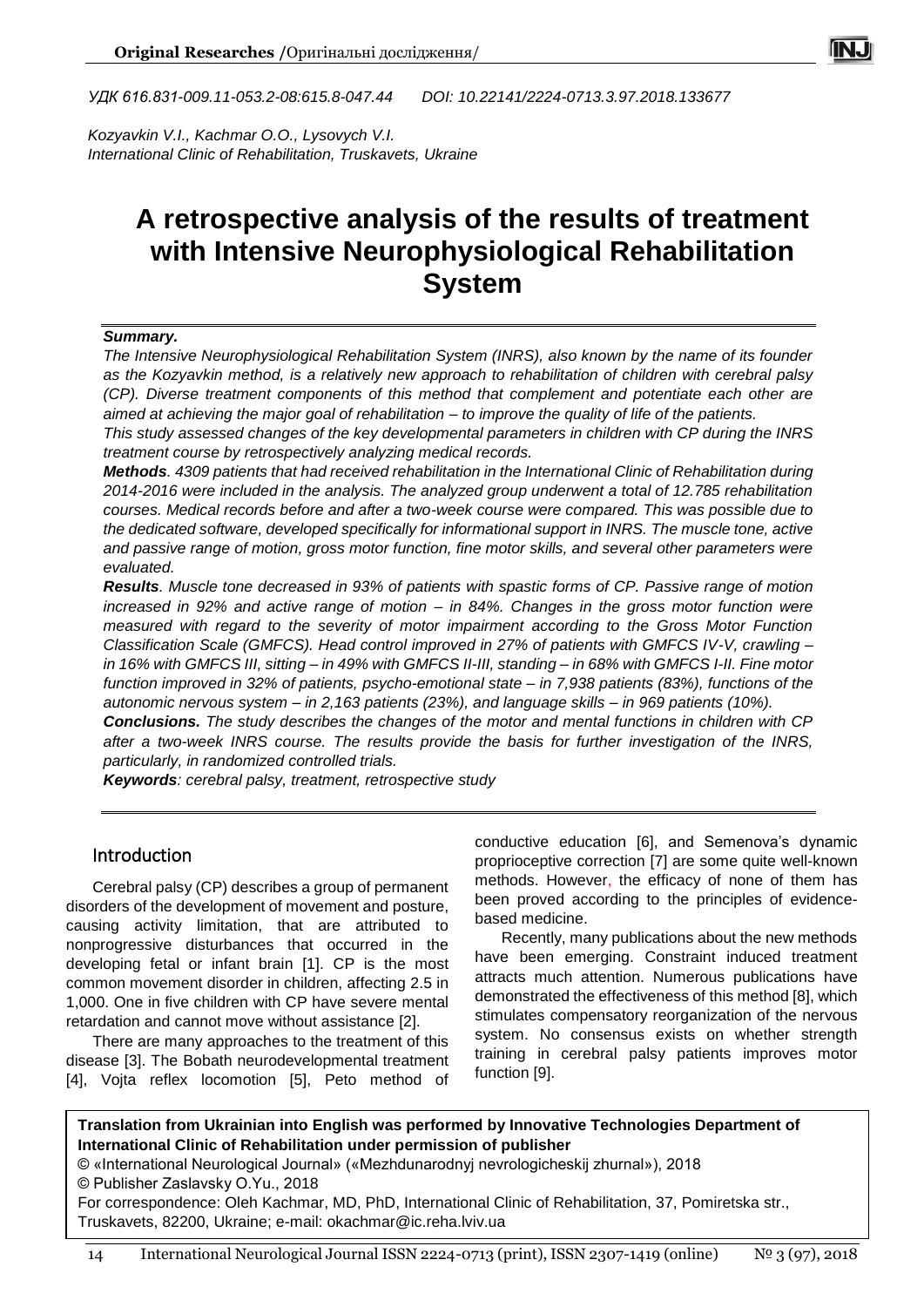There are plenty of studies on the application of botulinum toxin, many of which have been sponsored by pharmaceutical companies. The research suggests that botulinum toxin effectively decreases the muscle tone in the upper and lower extremities, although the evidence that it improves motor functions is conflicting. The researchers also admit that the long-term effects of botulinum toxin therapy in CP patients are yet to be studied [10].

Children with cerebral palsy widely differ by their motor, psychical and social characteristics [11]. This is not surprising, as CP can be caused by many factors. Nowadays, dozens and hundreds of etiological factors and risk factors are known to be associated with CP, which explains the clinical polymorphism of the disease [12-14]. Every patient is unique and no uniform rehabilitation approach will suit everyone. Unfortunately, relying exclusively on the conventional treatment methods does not always bring the desired outcomes. Only using a combination of multifaceted treatments can lead to the anticipated results.

One of such methods offering a multicomponent approach is the Intensive Neurophysiologic Rehabilitation System (INRS), also known by the name of its author as the Kozyavkin Method. INRS stimulates compensatory mechanisms of the child's body, creating a new functional state, boosting brain plasticity, and enabling faster motor and mental development. A combination of various treatment techniques, complementing and potentiating each other, are aimed at achieving the main goal of rehabilitation – improvement of the quality of the patient's life.

The method is patented as "A method of multicomponent treatment of patients with cerebral palsy according to Kozyavkin V.I." (patent number – 119048) [15] and "A method of intensive neurorehabilitation of patients with cerebral palsy according to Kozyavkin V.I." (patent number – 66711) [16].

The INRS is implemented in numerous medical centers in Ukraine and abroad. First of all, these are the International Clinic of Rehabilitation (Truskavets, Ukraine), "Elita" Rehabilitation center (Lviv, Ukraine), International Clinic of Medical Rehabilitation (Limassol, Cyprus), and Cambridge Medical and Rehabilitation Center (Al Ain, UAE).

This rehabilitation method has been the focus of many clinical studies, analyzing its application in patients with various neurological disorders, evaluating its efficacy, and looking for what could be improved.

In this study, we retrospectively analyzed changes of developmental parameters in children with cerebral palsy after treatment according to the INRS.

# Materials and methods

The analyzed group included patients treated in the International Clinic of Rehabilitation during 2014-2016.

Upon admission and at discharge from the Clinic, all patients undergo medical examination, the results of which are stored in the electronic medical record of the

patient. The examination is carried out according to the diagnostic algorithm, outlined in the "Handbook of the manual therapist" [17], and consists of a neurological, neuroorthopedic, and somatic examinations.

In the study, the electronic records before and after the rehabilitation course were compared; the main parameters that were analyzed included the muscle tone, active and passive range of motion, and gross motor and fine motor function.

The analysis was possible due to the availability of the original software, designed with a specific purpose of informational support of the INRS [18]. The software is incorporated in the Clinic's medical informational system. It allows fast and seamless saving of the results of medical examinations, manage the discharge documents, optimize the operation of the institution, and perform an in-depth analysis of the accumulated data.

The study was designed as retrospective case series, aimed to describe changes rather than make statements about the causal relationships. For that reason, we did not calculate the statistical significance of the before-after difference of the studied parameters and only descriptive statistics were used.

## Patients

Medical records of patients who underwent rehabilitation over the course of three years – from January 1, 2014, to December 31, 2016 – were analyzed. A total of 4,309 patients treated in the Clinic underwent 12,785 courses.

No personal information was used in the study; all data was retrieved and processed anonymously. Many patients underwent more than one rehabilitation course during the period of study, so we analyzed the number of courses, not the number of patients.

Different forms of cerebral palsy comprised 75% of all cases, while other disorder, such as vertebral pathology and organic diseases of the nervous system (stroke, trauma) accounted for 25% of cases. In this study, only the data of CP patients was analyzed. Another 127 courses were excluded because of incomplete data in the medical records. A total number of courses included in the study was 9,622. Demographic characteristics of the patients are presented in the table 1 and graph 1

Among the patients who received treatment 47% had spastic diplegia, 33% - spastic tetraparesis, 9% hemiparesis, 5% dyskinetic form, 2% - ataxic form, and 4% - mixed form.

Of those treated, the patients aged 2-7 years comprised the largest group – 53%, 30% were patients aged 8-14 years, 8% - < 2 years, 5% - 15-18 years, and 4% - >18 years.

Distribution of the patients by Gross Motor Function Classification System (GMFCS) level [19] was as follows: GMFCS I - 12% (1,161 patient), GMFCS II -22% (2,114), GMFCS ІІІ — 22 % (2.077), GMFCS IV — 33% (3,168), GMFCS V — 11% (1,102).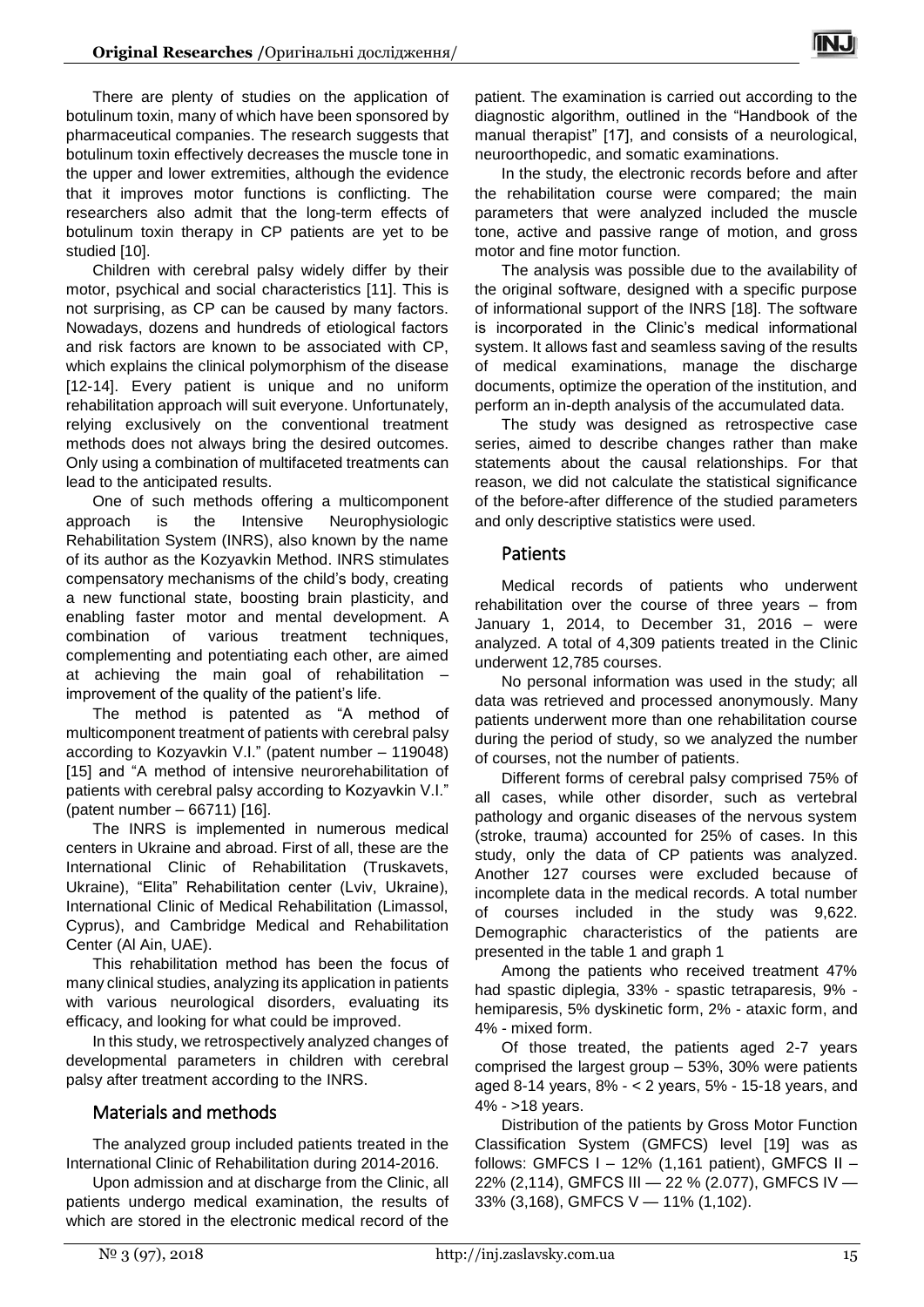

| By Age (years) | N    | %  | By Diagnosis         | N    | %  | By GMFCS level   | N     | %  |
|----------------|------|----|----------------------|------|----|------------------|-------|----|
| Below 2 years  | 749  | 8  | Spastic diplegia     | 4547 | 47 | <b>GMFCS</b>     | 1,161 | 12 |
| 2-7 years      | 5076 | 53 | Spastic tetraparesis | 3154 | 33 | <b>GMFCS II</b>  | 2,114 | 22 |
| 8-14 years     | 2931 | 30 | Spastic hemiparesis  | 854  | 9  | <b>GMFCS III</b> | 2,097 | 22 |
| $15-18$ years  | 482  | 5  | Dyskinetic form      | 487  | 5  | <b>GMFCS IV</b>  | 3,168 | 33 |
| Over 18 years  | 384  | 4  | Atactic form         | 189  | 2  | <b>GMFCS V</b>   | 1,082 | 11 |
|                |      |    | Mixed form           | 391  | 4  |                  |       |    |

*Table 1. Distribution of patients by age, form of cerebral palsy, and GMFCS level*

The patient return rate was one of the important parameters of the analysis. Only 21% of patients had never been treated in the Clinic prior to the study; 79% were recurring patients.

#### Intervention

All patients underwent a two-week rehabilitation course in the International Clinic of Rehabilitation after baseline examination. Based on the results of the examination, all patients received an individual rehabilitation plan, tailored to their needs. The main components of the course are: biomechanical correction of the spine, joint mobilization, reflexotherapy, remedial exercises, full-body massage, rhythmic group exercises, wax and paraffin application, and mechanotherapy.

The program takes up to 4 hours daily. The detailed description of the treatment componets can be found in the "Handbook of the manual therapist" [17]. All exercises and procedures were carried out by certified specialists.

An original technique of polysegmental *biomechanical correction of the spine (BCS),* developed by prof. V.I. Kozyavkin, is the central element of the intensive rehabilitation. BCS helps to remove functional blockades of the vertebral sensorimotor segments and restore normal movements in the spinal joints. BCS is performed after manual examination and adequate "warm up" of all regions of the spine – lumbar, thoracic,

and cervical. In the lumbar region, all blocked segments are manipulated altogether by applying a proprietary technique called *backward rotation*. Blocked thoracic segments are manipulated sequentially from top to bottom by applying impulse while the patient exhales. Correction in the cervical region is performed through complex movements that have an instant effect on the blocked segments. In case of a blockade, impulse mobilization techniques may also be applied to the sacroiliac joint. Special relaxation techniques are used simultaneously with BCS.

*Joint mobilization* is used to restore joint mobility, correct muscle imbalance, improve trophic function, and facilitate acquisition of the new movement patterns. Large joints (hip, knee, and shoulder) are mobilized first, thereafter progressing to the smaller joints of the hands and feet. We use classic techniques as well as a proprietary mobilization technique that incorporates gently pulling the joint beyond the physiological range of motion by applying pressure to adjacent ligaments. We frequently apply traction combined with vibrating movements, as well as impulse techniques called "tapotement" (tapping movements) along the intraarticular gap, which are aimed at dewedging the blocked joints and pulling the articular surfaces towards their "central position".

*Reflexotherapy* is used to potentiate the achieved muscle relaxation in spastic CP, deactualize myofacial



**Figure 1. Distribution of the group by age, diagnosis and GMFCS level**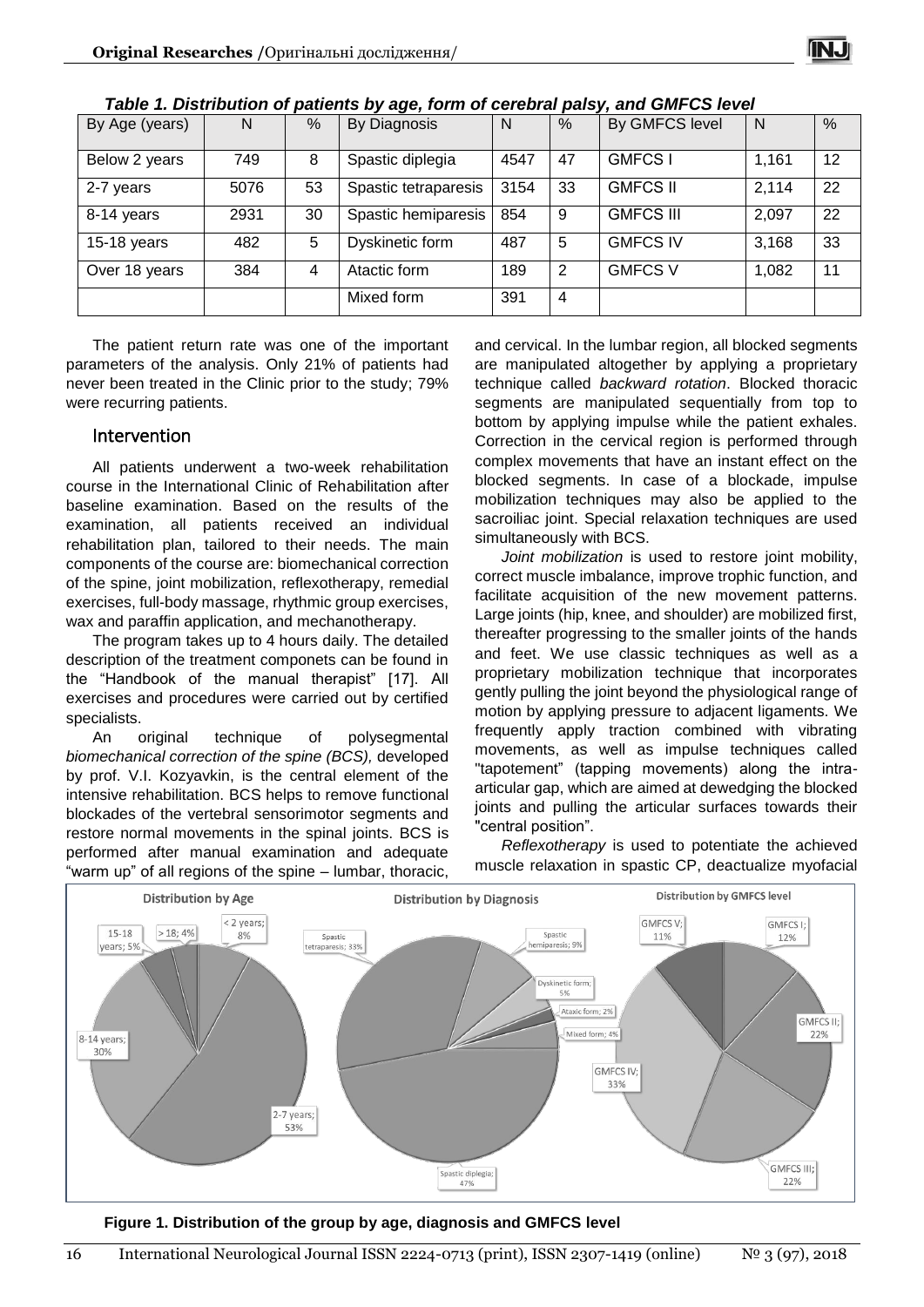trigger points, and correct somatic and autonomic disorders. Conventional reflexotherapy methods are used in a mix with our proprietary techniques. A trained physician stimulates the biologically active points with a portable electric stimulator generating low-frequency impulses. Trigger zones of the muscular and articular system are stimulated simultaneously with isotonic or postisometric muscle tension, with the patient placed in a relaxed position. The intervention does not damage the skin and causes no pain.

*Remedial exercises* are aimed at improving the already achieved motor functions as well as forming the new ones in order to help the patient achieve more advanced forms of locomotion and develop the necessary daily skills. Remedial exercises are based on the fundamental kinesiotherapeutic techniques, tailored to the patient's individual situation. The key principle of the exercises - "from the center to the periphery" – denotes that movements of the trunk and in the proximal joints are trained first, with gradual progression to the fine distal joints. New motor skills are developed according to the principle – "from passive movements, through passive-active, to active" and "from simple movements to complex". Every session consists of breathing exercises, exercises, aimed to increase mobility in the joints of the spinal column and extremities limbs, and muscle-strengthening exercises.

As a part of the "warm up" before the BCS, we give a *full-body massage* to relax spastic muscles and deactivate myofacial trigger points. The massage system incorporates techniques of the classical, segmental, and periosteal massage, combined with the elements of postisometric and anti-gravitational relaxation. By using different massage relaxation techniques, a specialist prepares the musculoskeletal system so that the BCS can be effectively performed on the spine. Techniques to mobilize limb joints and increase their mobility are used, as well as acupressure techniques to impact specific trigger points. Tonic massage methods have also been developed in order to activate hypotonic and inactive muscles.

The *group rhythmic gymnastics* are prescribed to improve motor skills, emotional well-being, as well as cognitive and communication skills. Sessions are based on the game with the use of music and dancing. Positive emotional environment facilitates acquisition of the new motor and communication skills. Parents are encouraged to participate. The exercises are aimed to improve the patient's motor ability, but they are even more helpful in facilitating social involvement of the child and motivating him or her for recovery.

We also administer *wax and paraffin applications* to stimulate the body's defensive mechanisms and improve local circulation, metabolism, and trophic processes. All patients are tested for allergy to bee products. Wax and paraffin are applied by enwrapping different muscle groups and joints in warm wraps, according to the doctor's prescription. Besides the thermal effect, such applications impact the musculo-articular system by means of diffusion of the biologically active substances through the patient's skin.

*Mechanotherapy* helps to build up muscle strength, improve coordination, and encourage proper movement patterns. Legs are usually trained with lever equipment, while upper limbs – with block-type devices. The physical therapist finds the best training regimen by adjusting the length of the levers, load weights, and the number of repetitions. Block-type devices are usually used to develop strength and muscle endurance in the upper limbs. Patients also train on treadmills and stationary exercise bikes in order to improve coordination and form proper movement patterns.



**Figure 2. The main therapeutic interventions of Intensive Neurophysiological Rehabilitation System**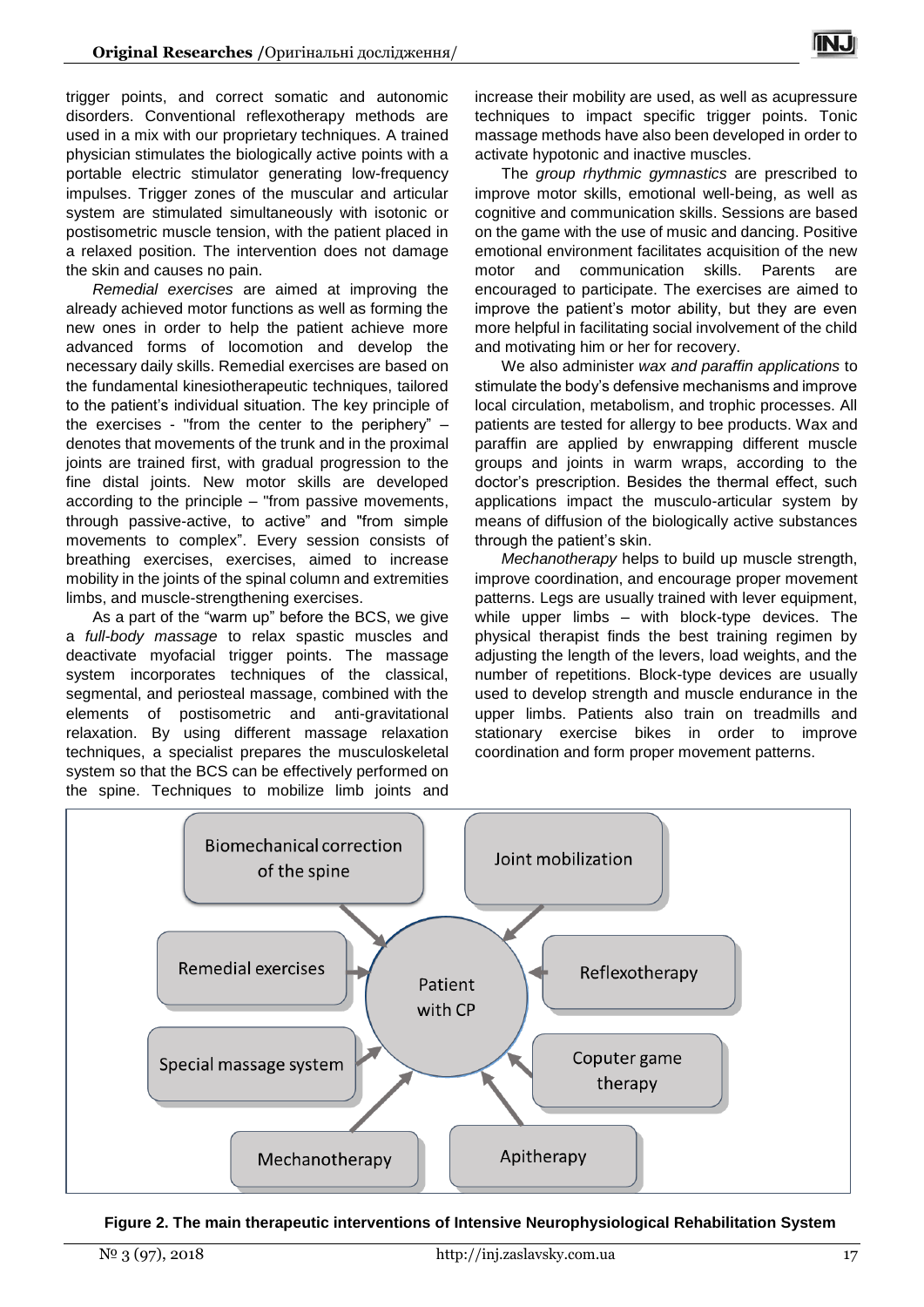## Results and discussion

For the analysis, we retrieved a large amount of data from the patients' medical records. Only the most informative data is given in the article.

Impaired muscle tone, most frequently manifested as spasticity, is one of the important clinical syndromes of cerebral palsy. Of all CP patients, 87% had spastic forms, which amounted to 8371 patient/courses. Spasticity in shoulder flexor muscles, knee extensors, and ankle dorsiflexors was evaluated with the Modified Ashworth Scale (MAS). A 1-point reduction of spasticity was considered the cutoff value for clinically meaningful change [20].

Results of the muscle tone assessment in a group of patients with spastic cerebral palsy showed that Intensive Neurophysiological Treatment reduced the muscle tone in 93% of the cases. In 7% of the cases, the muscle tone remained unchanged; increase of the muscle tone in patients with spasticity was not registered.

The data is in line with the results of the previous research. A recent study uncovered that biomechanical correction of the spine affects spasticity. It used an instrumental method of spasticity measurement using the "Neuroflexor" device. This device quantitatively measures the spasticity level of the wrist muscles [21– 23]. The assessment was performed before treatment, after one spinal manipulation and at the end of the twoweek rehabilitation course. First spinal manipulation led to a significant decrease of spasticity and during the rehabilitation course, it decreased further.

The range of passive and active movements are other important criteria in determining the functional state of patients with motor disorders. The range of movements in shoulder, elbow, wrist, hip, knee and ankle joints was measured with a portable goniometer. A minimal clinically meaningful change was set to 10° [24]. Because the range of motion impairment is characteristic to spastic cerebral palsy, we analyzed this group of patients. After analyzing data of 8371

patient/courses, the increase of passive range of movement was registered in 92% and the increase of active range of movement – in 84% of cases.

Information about the level of motor development of patients with CP was obtained from parents in conversation about their child's everyday motor activities. The motor activities of the patients were studied in categories: lying, crawling, kneeling, sitting, standing and walking. We analyzed only main motor functions according to patients' pre-treatment level of GMFCS.

Fig. 4 demonstrates the results of gross motor function analysis of 9622 patient/courses of CP patients. Improvement of head control was observed in 27% or 1161 from 4270 patient/courses in GMFCS level IV and V group. Crawling improved in 16% of the patient/courses in GMFCS level III group. Improvement of sitting was observed in 49% in GMFCS level II and III groups while standing improved in 68% in GMFCS level I and II groups. Finally, walking improved in 3352 patient/courses, which corresponds to 63% of patients in GMFCS level I, II and III groups.

These data correspond to the findings of the previous research. Study about changes in gross motor function after Intensive Neurophysiological Treatment included 61 patients with CP. Their gross motor skills were measured using GMFM-66 Item sets before and after a two-week course of treatment. The mean GMFM-66 score increased from 45.1 to 47.6 points. Most prominent changes were observed in GMFCS level II group [25].

Improvement of hand function is one of the main tasks in the rehabilitation of CP patients. Wrist rehabilitation holds a special place in the Intensive Neurophysiological Rehabilitation System. Most of the patients in the study had hand function impairments. According to MACS [26] patients were distributed as follows: level  $I - 13%$ , level  $II - 28%$ , level  $III - 26%$ , level IV – 21%, level V – 12%. Improvement of fine motor skills was observed in 3,078 patient/courses (32%).



**Figure 3. Change of the muscle tone in spastic Cerebral Palsy Figure 4. Development of gross motor functions**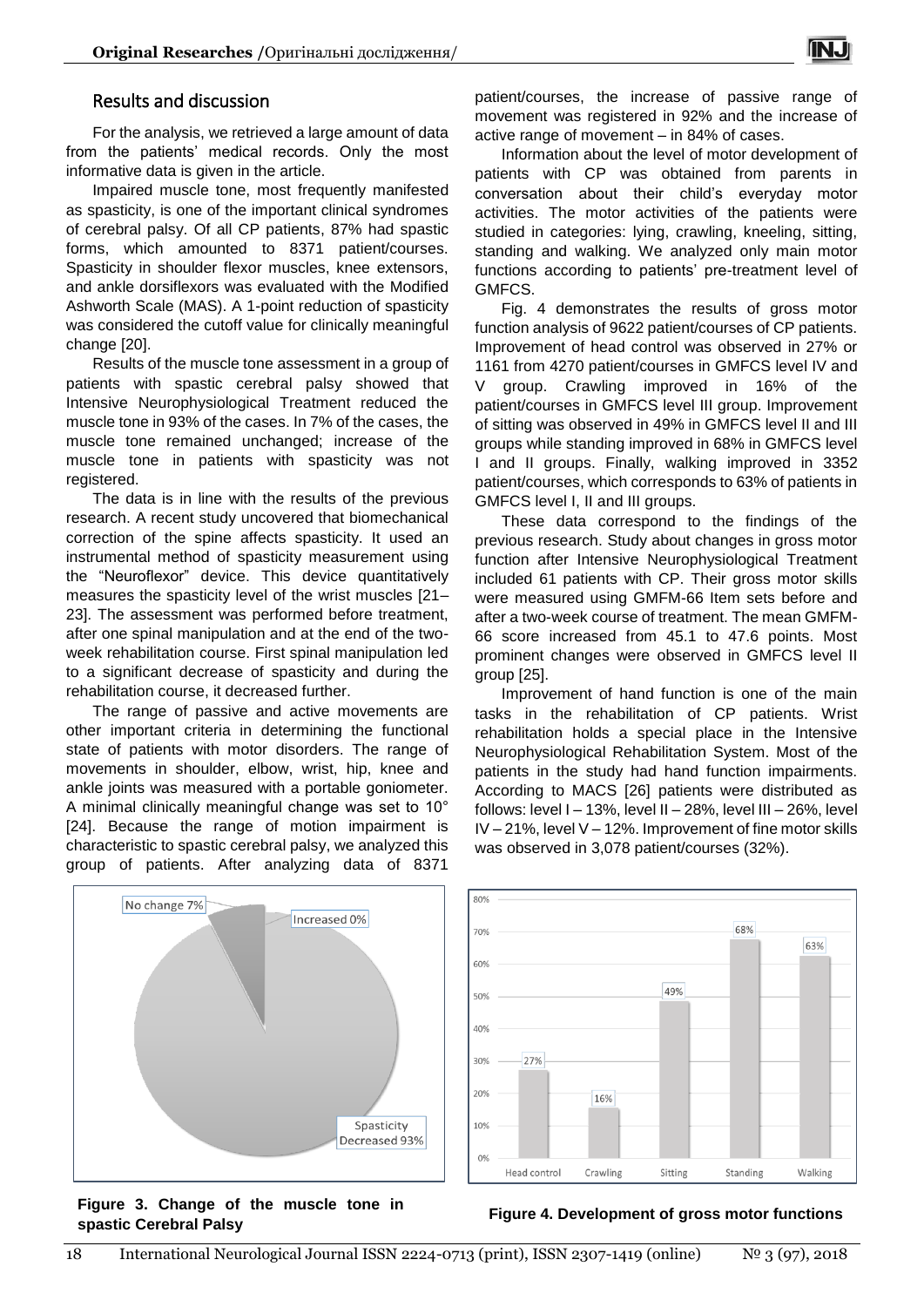

**Figure 5. Improvement of other functions**

A rapid development of motor functions after intensive rehabilitation course, described in our study can be explained by the publications of other researchers. A recent study demonstrates that the intensity of treatment significantly improves its efficacy. A 3-week program, which comprised of 6 hours of rehabilitation daily, more often caused hand function improvement than less intensive program [27].

Besides the development of motor functions, patients improved in other areas. Improvement of psycho-emotional state was observed in 7,938 patient/courses (83%), improvement of autonomic functions – in 2163 patient/courses (23%) and improvement of language skills – 969 patient/courses (10%).

These data can be used as preliminary to conduct more detailed studies aimed to understand the influence of the Intensive Neurophysiological Treatment System on different aspects of the functioning of CP patients.

## Limitations

Our study has limitations, which are common to retrospective case series design. Evaluation of patients sometimes was conducted by the doctors and therapists directly involved in the rehabilitation process. It could have been a source of bias in some results. The study was descriptive, had no control group and no blinding. Therefore, results cannot guarantee that Intensive Neurophysiological Rehabilitation treatment course was a direct and sole cause of described improvements. Next limitation concerns the International Classification of Functioning, Disability and Health. We concentrated more on parameters, which belong to body functions and structure domain of ICF and less on activities and participation domains [28].

# **Conclusions**

This study describes changes in motor function after the two-week course of Intensive Neurophysiological Rehabilitation. Our data suggest a possible influence of INRS on motor function and can be used as the base for subsequent research of the INRS, primarily randomized controlled trials.

**Conflict of interests.** Authors declare that they do not have any conflicts of interest.

IN.I

**Acknowledgments.** Authors express their gratitude to the employees of IT-department of the Clinic for the help in conducting the study.

## References

1. Rosenbaum P., Paneth N., Leviton А., Goldstein M., Bax M., Damiano D., Dan B., Jacobsson B. A report: the definition and classification of cerebral palsy // Dev. Med. Child Neurol. — 2007 Feb. —109. — Р. 8-14.

2. Surveillance of Cerebral Palsy in Europe. Surveillance of Cerebral Palsy in Europe, "Prevalence and characteristics of children with cerebral palsy in Europe" // Dev. Med. and Child Neur. — 2002 Sep. —  $44(9)$ . - P. 633-40.

3.Batysheva T., Bykova O., Vinogradov A. Cerebral palsy – modern conceptions about the problem (literature review) // Russian medical journal. — 2012. — 20(8). — P. 401-405. [in Russian]

4. Butler C., Darrah J. Effects of neurodevelopmental treatment (NDT) for cerebral palsy: an AACPDM evidence report // Dev. Med. and Child Neur. — 2001. — 43(11). — Р. 778-790.

5. Vojta V. The basic elements of treatment according to Vojta. Management of the motor disorders of children with cerebral palsy, 1984. — 75.

6. Reddihough D.S. et al. Efficacy of programmes based on conductive education for young children with cerebral palsy // Dev. Med. and Child Neur. — 1998. — 40(11). — Р. 763-770.

7. Semyonova K., Voronov A., Titarenko N. Dynamic proprioceptive correction method in rehabilitation of cerebral palsy patients // Child and adolescent rehabilitation.  $-2004 - 2. - P. 45-48$ . [in Russian]

8. Huang H.H., Fetters L., Hale J., McBride A. Bound for success: a systematic review of constraint-induced movement therapy in children with cerebral palsy supports improved arm and hand use // Phys. Ther. — 2009 Nov. — 89(11). — Р. 1126-41. Epub 2009 Sep 3.

9. Scianni A., Butler J.M., Ada L., Teixeira-Salmela L.F. Muscle strengthening is not effective in children and adolescents with cerebral palsy: a systematic review // Aust. J. Physiother. — 2009. — 55(2). — Р. 81-7.

10. Tedroff K., Granath F., Forssberg H., Haglund-Akerlind Y. Long-term effects of botulinum toxin A in children with cerebral palsy // Dev. Med. Child Neurol. — 2009 Feb. — 51(2). — Р. 120-7.

11. Martyniuk V. Cerebral palsy // Social pediatrics and rehabilitology.  $-2012. -1. - P. 18-23.$  [in Ukrainian]

12. Evtushenko S. Etiology and pathogenesis of cerebral palsy in children (a new look at the old problem) // International neurologic journal. — 2014. — 3(65). [in Russian]

13. Lilyin E., Ivanitskaya I. Modern conceptions of cerebral palsy etiology // Russian pediatrics journal. — 2002. — 3. — P. 35-40. [in Russian]